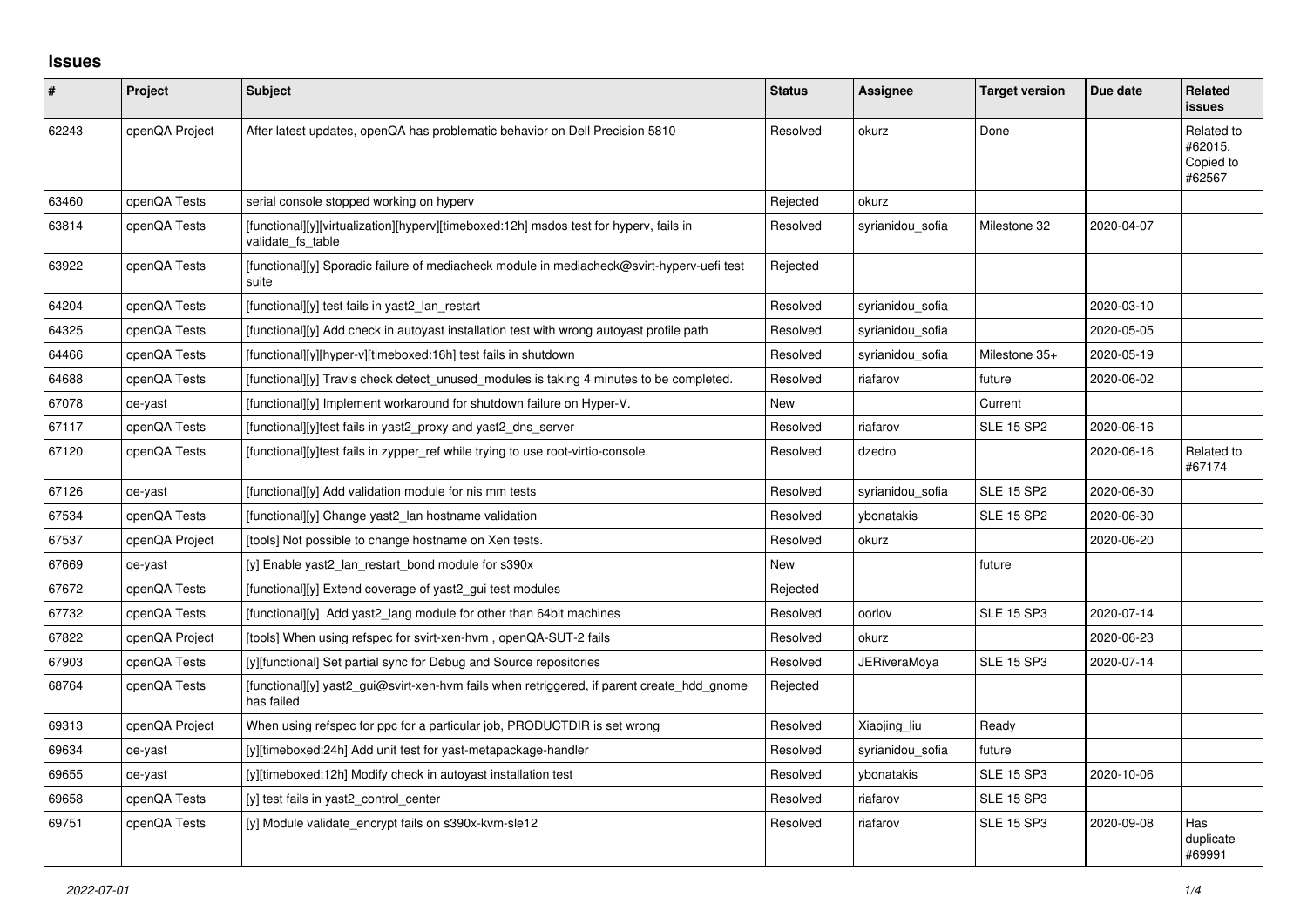| $\vert$ # | Project      | <b>Subject</b>                                                                      | <b>Status</b> | Assignee            | <b>Target version</b> | Due date   | Related<br>issues                                                                                  |
|-----------|--------------|-------------------------------------------------------------------------------------|---------------|---------------------|-----------------------|------------|----------------------------------------------------------------------------------------------------|
| 69754     | openQA Tests | [y][u] tests fail in bootloader start for ppc64le - PowerVM workers not available   | Resolved      | szarate             | <b>SLE 15 SP3</b>     |            | Related to<br>#69406,<br>Related to<br>#68980,<br>Related to<br>#68977, Has<br>duplicate<br>#70474 |
| 71116     | qe-yast      | [y] Add OpenQA test for OneClickInstall                                             | Closed        | <b>JERiveraMoya</b> | <b>SLE 15 SP3</b>     |            |                                                                                                    |
| 71122     | qe-yast      | [y][timeboxed:12h] Organize and open tickets for yast-matepackage-handler unit test | Resolved      | syrianidou_sofia    | <b>SLE 15 SP3</b>     |            |                                                                                                    |
| 71638     | openQA Tests | [y] test fails in validate fs_table                                                 | Rejected      |                     |                       |            |                                                                                                    |
| 71641     | openQA Tests | [y] test fails in sshd for ppc64le-hmc-4disk                                        | Resolved      | riafarov            | <b>SLE 15 SP3</b>     | 2020-10-06 |                                                                                                    |
| 71653     | openQA Tests | [y][timeboxed:20h] Investigate sporadic failure in prepare test data                | Resolved      | syrianidou sofia    | <b>SLE 15 SP3</b>     | 2020-10-06 |                                                                                                    |
| 72184     | openQA Tests | [virtualization][y] Select_console fails sporadically for svirt-xen-hvm             | <b>New</b>    |                     | future                |            |                                                                                                    |
| 73093     | qe-yast      | [y] test fails in installation                                                      | Rejected      |                     |                       |            |                                                                                                    |
| 73096     | qe-yast      | [sporadic] msdos test fails in validate fs table                                    | Rejected      | JRivrain            | <b>SLE 15 SP3</b>     |            |                                                                                                    |
| 73306     | qe-yast      | [y][timeboxed:20h] test fails in await install                                      | Blocked       | JERiveraMoya        | Current               |            |                                                                                                    |
| 73363     | qe-yast      | sporadic failure for btrfs_libstorage-ng@64bit-ipmi                                 | Closed        | riafarov            | <b>SLE 15 SP3</b>     |            |                                                                                                    |
| 73471     | qe-yast      | Enable yast2 firstboot in textmode                                                  | Closed        | <b>JRivrain</b>     | <b>SLE 15 SP3</b>     |            |                                                                                                    |
| 73474     | qe-yast      | Add more modules to yast2 firstboot                                                 | Closed        | JRivrain            | <b>SLE 15 SP3</b>     |            |                                                                                                    |
| 73477     | qe-yast      | Modify firstboot configuration for yast2_firstboot_custom                           | Closed        | <b>JRivrain</b>     | <b>SLE 15 SP3</b>     |            |                                                                                                    |
| 73642     | qe-yast      | Modify allmodules+allpatterns+registration test suite                               | Closed        | riafarov            | <b>SLE 15 SP3</b>     |            | Related to<br>#73645                                                                               |
| 75424     | qe-yast      | [sporadic] test fails in force scheduled tasks                                      | Closed        | JERiveraMoya        | <b>SLE 15 SP3</b>     |            |                                                                                                    |
| 76879     | qe-yast      | Unit test for yast2-metapackage-handler OneClickInstall.rb (part I)                 | Resolved      | syrianidou_sofia    | <b>SLE 15 SP3</b>     |            |                                                                                                    |
| 76882     | qe-yast      | Unit test for yast2-metapackage-handler OneClickInstall.rb (part II)                | Resolved      | syrianidou sofia    | future                |            |                                                                                                    |
| 76885     | qe-yast      | Unit test for yast2-metapackage-handler OneClickInstallWorkerFunction.rb (part I)   | Resolved      | oorlov              | <b>SLE 15 SP3</b>     |            |                                                                                                    |
| 76888     | qe-yast      | Unit test for yast2-metapackage-handler OneClickInstallWorkerFunction.rb (part II)  | Closed        | syrianidou sofia    | <b>SLE 15 SP3</b>     |            |                                                                                                    |
| 80204     | qe-yast      | Adjust lvm+resize_root scenario for the UI changes in the Expert Partitioner        | Closed        | riafarov            | <b>SLE 15 SP3</b>     |            |                                                                                                    |
| 80206     | qe-yast      | Adjust msdos scenario for the UI changes in the Expert Partitioner                  | Closed        | JRivrain            | <b>SLE 15 SP3</b>     |            |                                                                                                    |
| 80210     | openQA Tests | [ppc64le] ppc64le-hmc tests fail in bootloader start                                | Rejected      | riafarov            |                       |            |                                                                                                    |
| 80212     | qe-yast      | Adjust cryptivm scenario for the UI changes in the Expert Partitioner               | Rejected      | riafarov            | <b>SLE 15 SP3</b>     |            |                                                                                                    |
| 80216     | qe-yast      | Adjust home_encrypted scenario for the UI changes in the Expert Partitioner         | Resolved      | syrianidou_sofia    | <b>SLE 15 SP3</b>     |            |                                                                                                    |
| 80220     | qe-yast      | test choses wrong product for installation                                          | Rejected      | riafarov            | <b>SLE 15 SP3</b>     |            |                                                                                                    |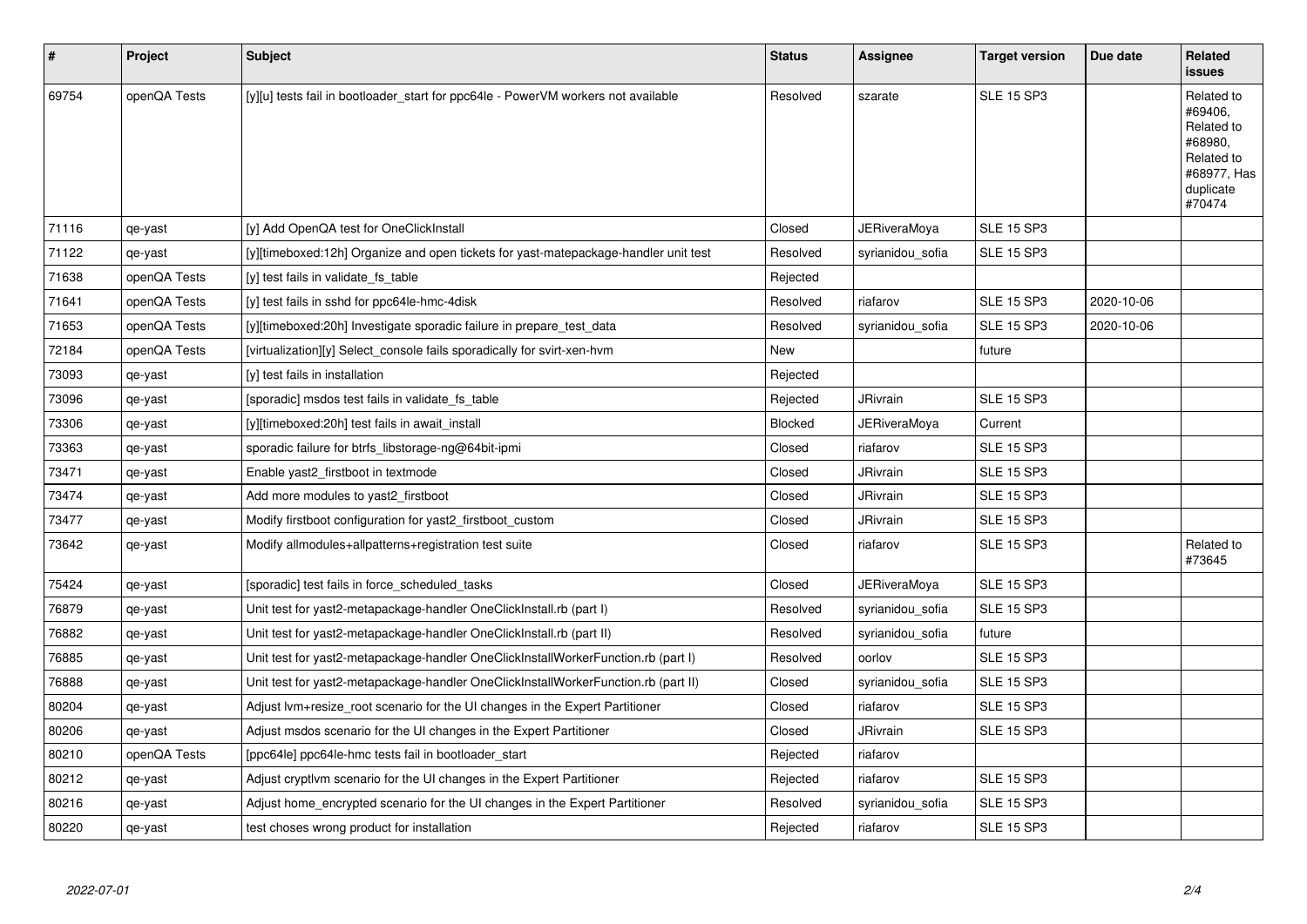| #     | Project                  | Subject                                                                                                 | <b>Status</b> | <b>Assignee</b>     | <b>Target version</b> | Due date | Related<br>issues                             |
|-------|--------------------------|---------------------------------------------------------------------------------------------------------|---------------|---------------------|-----------------------|----------|-----------------------------------------------|
| 80272 | qe-yast                  | Adapt yast2_expert_partitioner (before: yast2_storage_ng) in ppc64le to use libyui                      | Closed        | <b>JERiveraMoya</b> | <b>SLE 15 SP3</b>     |          | Blocked by<br>#80840                          |
| 80276 | qe-yast                  | [sporadic][timeboxed:12h] autoyast_reinstall@s390x-kvm-sle12 fails in installation                      | Closed        | riafarov            | <b>SLE 15 SP3</b>     |          |                                               |
| 80474 | qe-yast                  | Implement check for emergency shell in case bootloader is stuck                                         | <b>New</b>    |                     | future                |          |                                               |
| 81248 | qe-yast                  | test fails in snapshots_small_root on aarch64                                                           | Rejected      | riafarov            | <b>SLE 15 SP3</b>     |          |                                               |
| 81310 | qe-yast                  | [sporadic][timeboxed:10h] test fails in mediacheck on svirt uefi                                        | Resolved      | oorlov              | future                |          |                                               |
| 87646 | qe-yast                  | Create autoyast test using btrfs quota limit                                                            | Closed        | oorlov              | <b>SLE 15 SP3</b>     |          |                                               |
| 87725 | openQA Project           | MULTIPATH backend variable doesn't set HDDMODEL for aarch64                                             | New           |                     | future                |          |                                               |
| 88480 | qe-yast                  | [sporadic] boot_encrypt doesn't unlock encrypted disk for cryptlvm@ppc64le                              | Closed        | syrianidou_sofia    | <b>SLE 15 SP3</b>     |          |                                               |
| 89494 | qe-yast                  | Validate editing partition for mount_by options                                                         | New           |                     | future                |          |                                               |
| 89932 | qe-yast                  | [sporadic] stabilize partitioning_firstdisk                                                             | Closed        | riafarov            | <b>SLE 15 SP3</b>     |          |                                               |
| 90350 | qe-yast                  | Add yast2_system_settings for ncurses                                                                   | New           |                     | future                |          |                                               |
| 90692 | openQA<br>Infrastructure | [sporadic] script_output getting wrong output on aarch64                                                | Rejected      |                     |                       |          |                                               |
| 90851 | qe-yast                  | SLE 15 SP3 Release Candidate 2 exploratory testing                                                      | Resolved      | syrianidou_sofia    |                       |          |                                               |
| 91130 | qe-yast                  | Use libyui for btrfs_libstorage-ng ipmi and zVM                                                         | Closed        | riafarov            | <b>SLE 15 SP3</b>     |          |                                               |
| 91136 | qe-yast                  | Textmode test suite fails for s390x-kvm                                                                 | Rejected      | riafarov            | <b>SLE 15 SP3</b>     |          |                                               |
| 91350 | qe-yast                  | [timeboxed:16h][sporadic] test fails in verify_undelete_snapshots                                       | Closed        | riafarov            | <b>SLE 15 SP3</b>     |          |                                               |
| 91425 | qe-yast                  | [sporadic] aarch64 tests incomplete "associated worker re-connected but abandoned the job"              | New           |                     | Current               |          |                                               |
| 91677 | qe-yast                  | [sporadic] test fails in validate_fs_table                                                              | Rejected      |                     | <b>SLE 15 SP3</b>     |          | Related to<br>#91755                          |
| 91830 | qe-yast                  | Investigate if a change of DH version for TLS negotiation can fix 'remote_controller' module            | Resolved      | oorlov              | <b>SLE 15 SP3</b>     |          |                                               |
| 92242 | qe-yast                  | Create the conditions for libyui tests on textmode running system                                       | Rejected      |                     |                       |          |                                               |
| 92245 | qe-yast                  | Create textmode qcow with libyui pre-installed                                                          | New           |                     | Current               |          |                                               |
| 93029 | qe-yast                  | Implement test module for Product selection using LibyuiClient in YaST Job Group                        | Closed        | <b>JERiveraMoya</b> | <b>SLE 15 SP3</b>     |          |                                               |
| 93032 | qe-yast                  | Use accept_license module with libyui-rest-api in all test suites in YaST, TW and Leap 15<br>Job Groups | Closed        | syrianidou_sofia    | <b>SLE 15 SP3</b>     |          |                                               |
| 93411 | qe-yast                  | Create test cases for Language, Keyboard and Product Selection                                          | Closed        | syrianidou_sofia    | <b>SLE 15 SP3</b>     |          |                                               |
| 93641 | qe-yast                  | Create schedules for opensuse test suites                                                               | Closed        | JRivrain            | <b>SLE 15 SP3</b>     |          | Related to<br>#94069,<br>Related to<br>#92479 |
| 95392 | qe-yast                  | Expand functionality of prepare_profile module                                                          | Closed        | <b>JERiveraMoya</b> | Current               |          |                                               |
| 95542 | qe-yast                  | test fails in yast2_kdump                                                                               | Closed        | syrianidou_sofia    | Current               |          |                                               |
| 95551 | qe-yast                  | autologin_yast test fails in first_boot                                                                 | Closed        | syrianidou_sofia    | Current               |          |                                               |